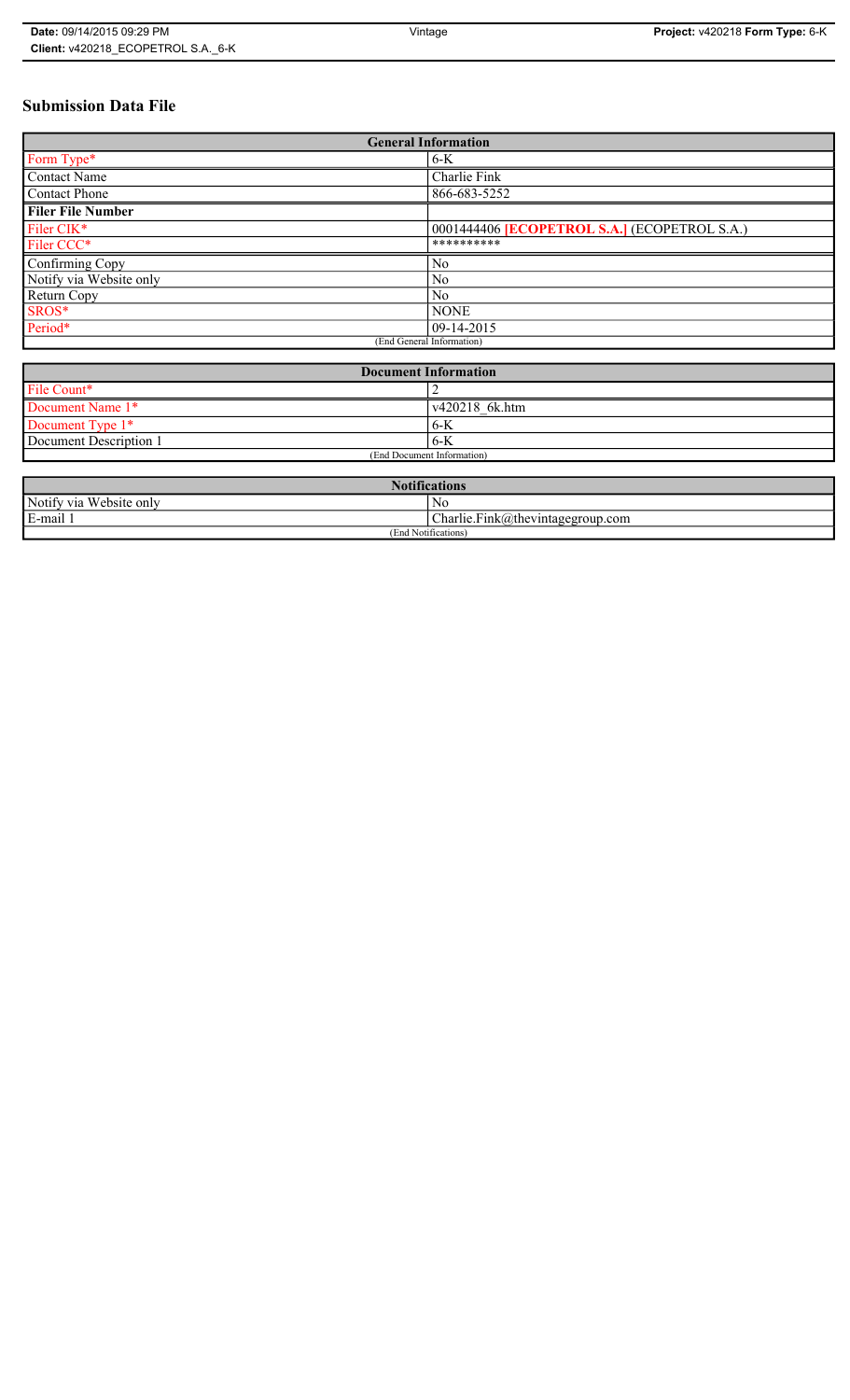#### **UNITED STATES SECURITIES AND EXCHANGE COMMISSION Washington, D.C. 20549**

#### **FORM 6-K**

#### **REPORT OF FOREIGN PRIVATE ISSUER PURSUANT TO RULE 13a-16 OR 15d-16 UNDER THE SECURITIES EXCHANGE ACT OF 1934**

For the month of September, 2015 Commission File Number 001-34175

ECOPETROL S.A.

(Exact name of registrant as specified in its charter)

N.A.

(Translation of registrant's name into English)

COLOMBIA

(Jurisdiction of incorporation or organization)

Carrera 13 No. 36 – 24

BOGOTA D.C. – COLOMBIA

(Address of principal executive offices)

Indicate by check mark whether the registrant files or will file annual reports under cover of Form 20-F or Form 40-F.

Form 20-F  $\boxtimes$  Form 40-F  $\Box$ 

Indicate by check mark if the registrant is submitting the Form 6-K in paper as permitted by Regulation S-T Rule 101(b)(1)

 $\mathbf{Y}\mathbf{es} \ \Box \ \mathbf{No} \ \boxtimes$ 

Indicate by check mark if the registrant is submitting the Form 6-K in paper as permitted by Regulation S-T Rule 101(b)(7)

Yes $\Box$  No  $\boxtimes$ 

Indicate by check mark whether the registrant by furnishing the information contained in this form is also thereby furnishing the information to the Commission pursuant to Rule 12g3-2(b) under the Securities Exchange Act of 1934.

Yes  $\Box$  No  $\boxtimes$ 

If "Yes" is marked, indicate below the file number assigned to the registrant in connection with Rule 12g3-2(b): 82- N/A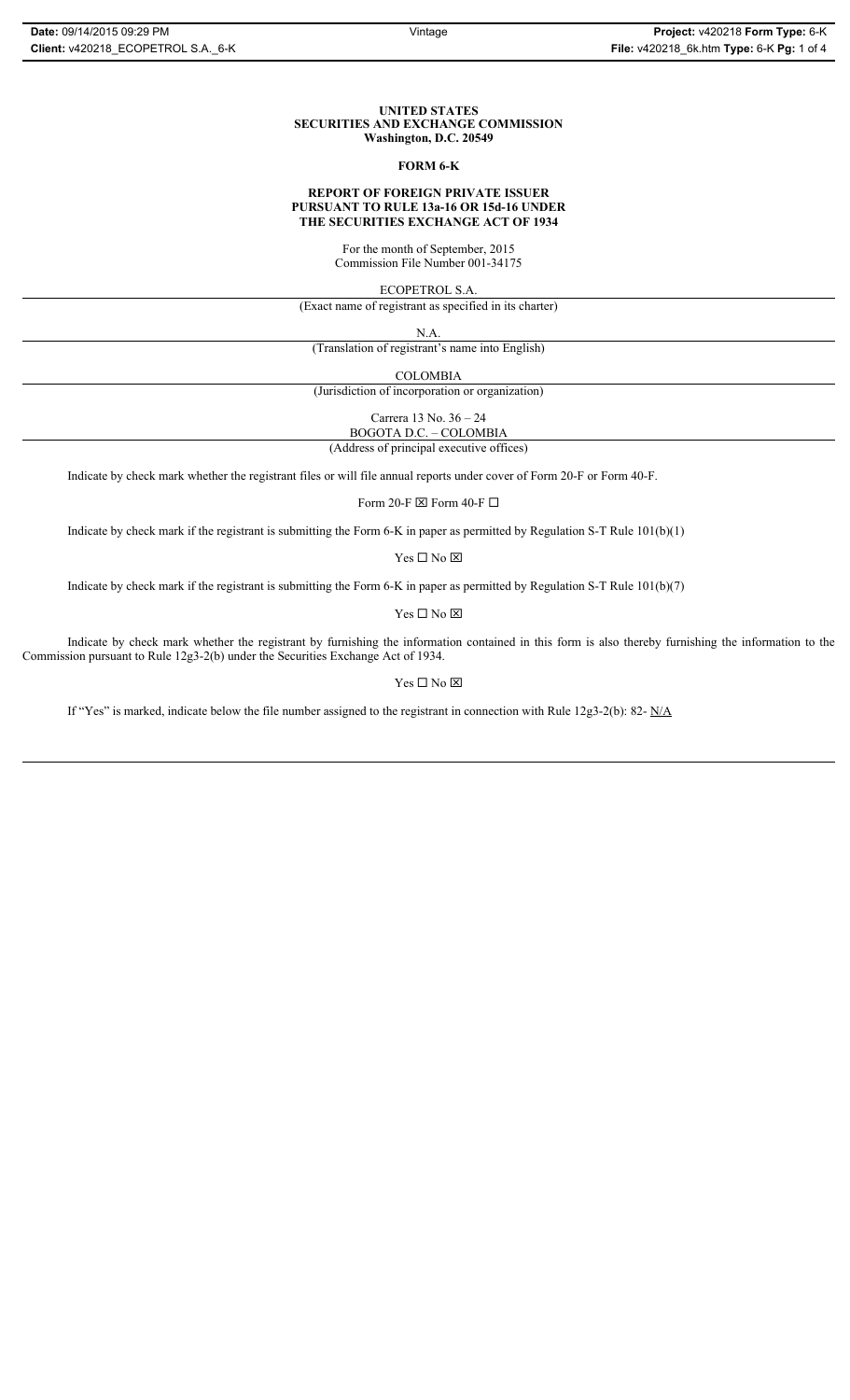

**MATERIAL INFORMATION** 

# **Membership of the Board of Directors Committees**

Ecopetrol S.A. (BVC: ECOPETROL; NYSE: EC; TSX: ECP) hereby reports that the Board of Directors approved, during its session on September 11, 2015, the membership of its internal committees, as follows:

## **RISK AND AUDIT COMMITTEE**

- x Roberto Steiner Sampedro
- Horacio Ferreira Rueda
- Jorge Pinzón Sánchez
- x Luis Fernando Ramírez A., financial-accounting expert in accordance with SOX Law requirements.

All of the above are Independent members of the Board of Directors.

#### **CORPORATE GOVERNANCE AND SUSTAINABILITY COMMITTEE**

- x Minister of Finance and Public Credit
- Minister of Mines and Energy
- Roberto Steiner Sampedro
- **•** Horacio Ferreira Rueda
- Jorge Pinzón Sánchez

#### **COMPENSATION AND NOMINATION COMMITTEE**

- x Minister of Finance and Public Credit
- Minister of Mines and Energy
- Carlos Alfredo Cure Cure
- Luis Fernando Ramírez

#### **BUSINESSES COMMITTEE**

- Minister of Mines and Energy
- Minister of Finance and Public Credit
- Carlos Alfredo Cure Cure
- $\bullet$  Joaquín Moreno Uribe
- Horacio Ferreira Rueda

According to internal regulation, each Committee will appoint its president, who shall be an independent member of the Board of Directors.

**Bogotá D.C., September 14, 2015**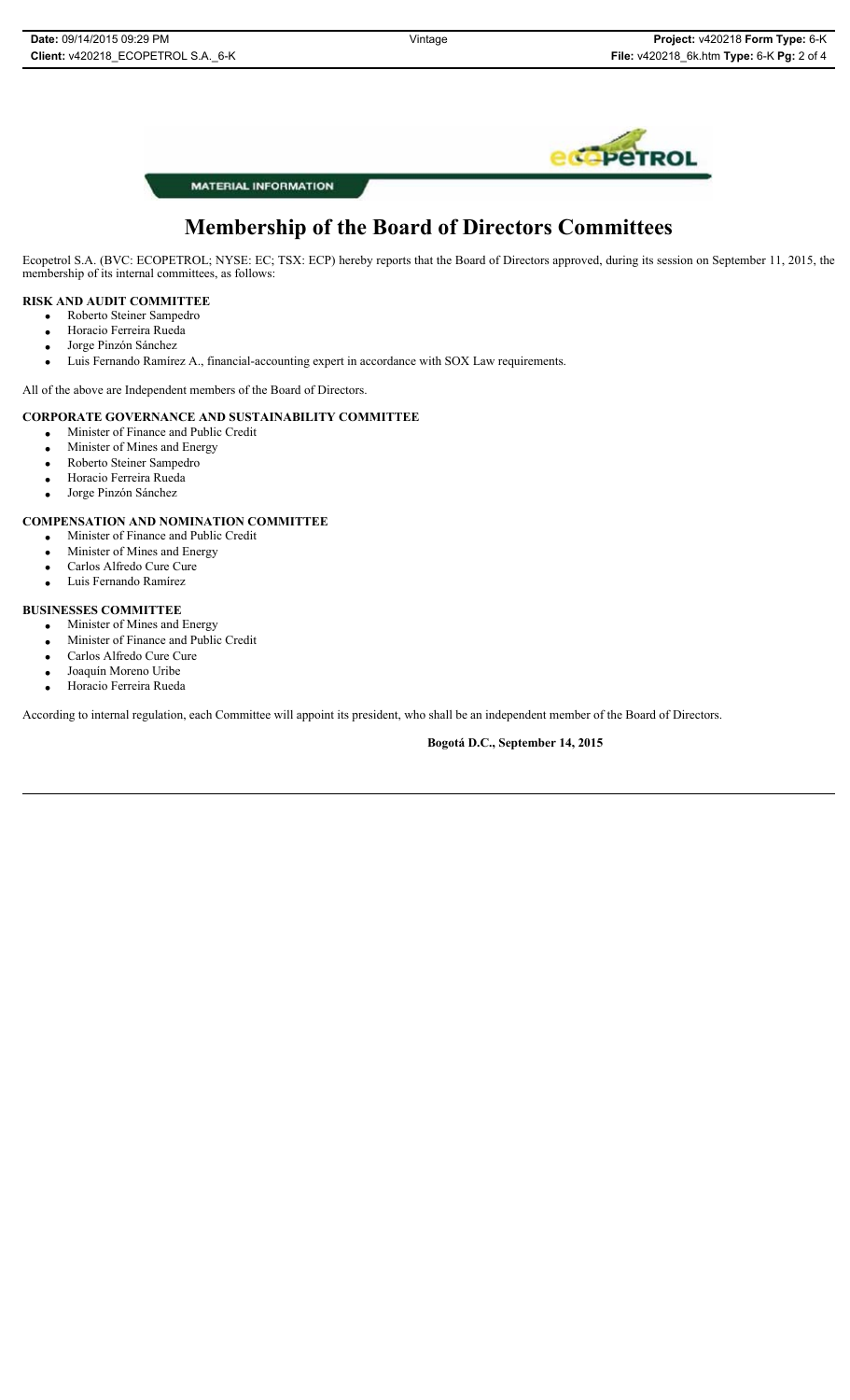

## **MATERIAL INFORMATION**

*Ecopetrol is the largest company in Colombia and is integrated into the oil chain; it is among the 40 major oil companies in the world and among the four main ones in Latin America. Besides Colombia - where it generates over 60% of the national production - it is present in exploration and production activities in Brazil, Peru & US (Gulf of Mexico). Ecopetrol owns the largest refinery in Colombia and most of the pipeline and multi-product pipeline network in the country, and is significantly increasing its participation in bio-fuels.* 

*This report contains statements associated with the business perspectives, estimates for operational and financial outcomes and affirmations associated to Ecopetrol's growth. All the above are projections, and as such are solely based on the expectations of its directors with respect to the future of the company and its ongoing access to capital to fund the company's commercial plan. The realization of such estimates in the future depends on market conditions, regulations, competitiveness, performance of Colombia's economy and industry, to mention a few; therefore, they are subject to changes without previous notice.* 

**For further information, please contact:** 

**Acting Investor Relations Director**  María Catalina Escobar Hoyos Phone: +571-234-5190 e-mail: investors@ecopetrol.com.co

**Media Relations (Colombia)**  Jorge Mauricio Tellez Phone: + 571-234-4329 Fax: +571-234-4480 e-mail: mauricio.tellez@ecopetrol.com.co